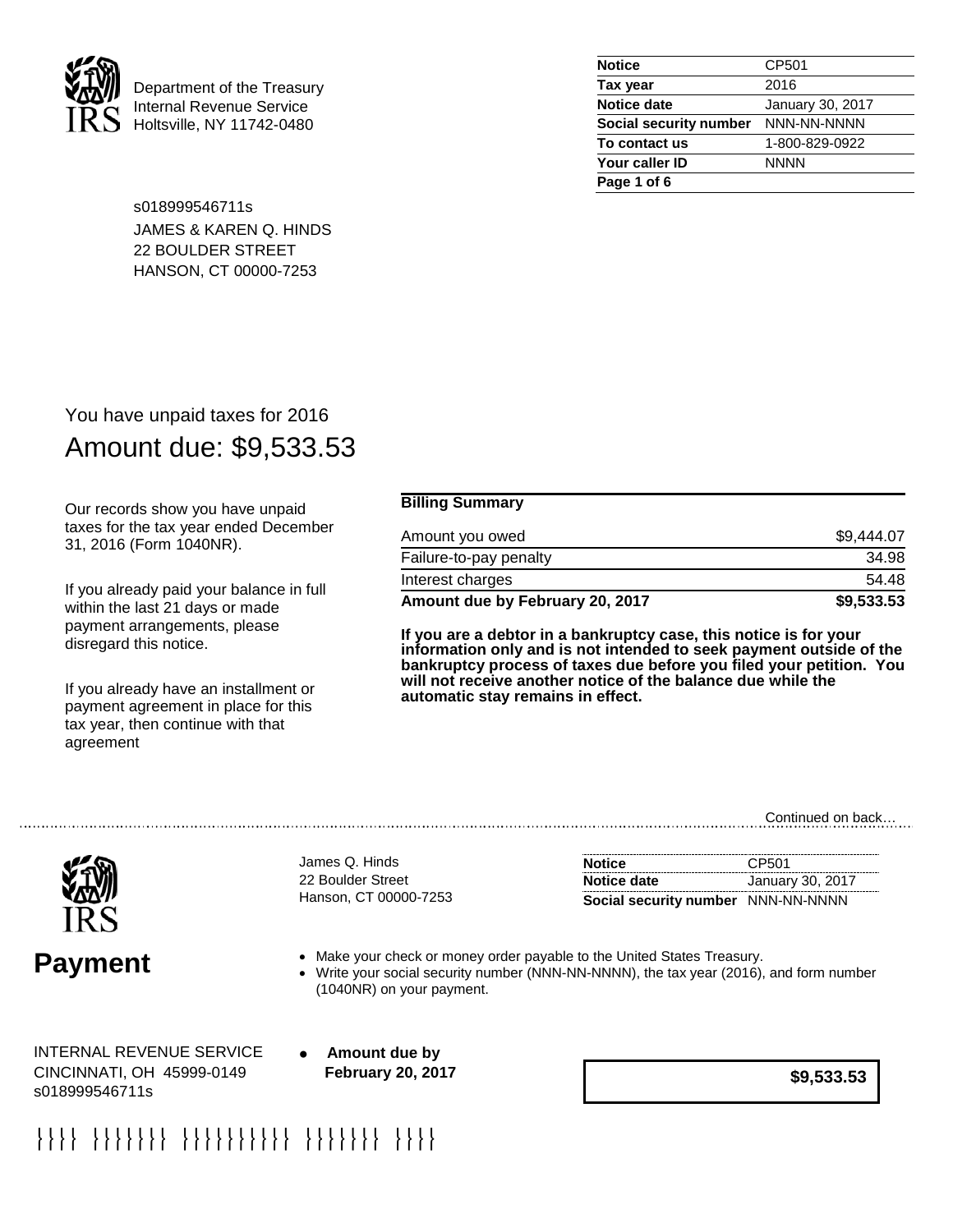|                                 |                                                                                                                                                                                                                                                                                                   | <b>Notice</b>                                                                                                                                   | CP501            |
|---------------------------------|---------------------------------------------------------------------------------------------------------------------------------------------------------------------------------------------------------------------------------------------------------------------------------------------------|-------------------------------------------------------------------------------------------------------------------------------------------------|------------------|
|                                 |                                                                                                                                                                                                                                                                                                   | Tax year                                                                                                                                        | 2016             |
|                                 |                                                                                                                                                                                                                                                                                                   | <b>Notice date</b>                                                                                                                              | January 30, 2017 |
|                                 |                                                                                                                                                                                                                                                                                                   | Social security number                                                                                                                          | NNN-NN-NNNN      |
|                                 |                                                                                                                                                                                                                                                                                                   | Page 2 of 6                                                                                                                                     |                  |
| What you need to do immediately | <b>IRS representative</b>                                                                                                                                                                                                                                                                         | If you agree with the amount due and you're not working with an                                                                                 |                  |
|                                 | additional penalty and interest charges.                                                                                                                                                                                                                                                          | • Pay the amount due of \$9,533.53 by February 20, 2017, to avoid                                                                               |                  |
|                                 |                                                                                                                                                                                                                                                                                                   | • Pay online or mail a check or money order with the attached payment<br>stub. You can pay online now at www.irs.gov/payments.                  |                  |
|                                 | If we notified you that we suspended enforced collection on your<br>account because it would create a financial hardship (meaning you<br>would be unable to pay basic reasonable living expenses if we levied)<br>and your financial condition has not changed, you don't need to do<br>anything. |                                                                                                                                                 |                  |
|                                 | If you disagree with the amount due<br>Call us at 1-800-829-0922 to review your account with a representative.<br>Be sure to have your account information available when you call.                                                                                                               |                                                                                                                                                 |                  |
|                                 | hear from you.                                                                                                                                                                                                                                                                                    | We'll assume you agree with the information in this notice if we don't                                                                          |                  |
| <b>Payment options</b>          | Pay now electronically                                                                                                                                                                                                                                                                            |                                                                                                                                                 |                  |
|                                 | mobile device, you can:                                                                                                                                                                                                                                                                           | We offer free payment options to securely pay your tax bill directly from<br>your checking or savings account. When you pay online or from your |                  |
|                                 | $\bullet$                                                                                                                                                                                                                                                                                         | Receive instant confirmation of your payment                                                                                                    |                  |
|                                 | $\bullet$                                                                                                                                                                                                                                                                                         | Schedule payments in advance                                                                                                                    |                  |
|                                 | $\bullet$                                                                                                                                                                                                                                                                                         | Modify or cancel a payment before the due date                                                                                                  |                  |
|                                 | payment options, visit www.irs.gov/payments.                                                                                                                                                                                                                                                      | You can also pay by debit or credit card for a small fee. To see all of our                                                                     |                  |
|                                 | <b>Payment plans</b>                                                                                                                                                                                                                                                                              |                                                                                                                                                 |                  |
|                                 |                                                                                                                                                                                                                                                                                                   | If you can't pay the full amount you owe, pay as much as you can now<br>and make arrangements to pay your remaining balance. Visit              |                  |
|                                 | agreements and online payment agreements. You can also call us at 1-                                                                                                                                                                                                                              | www.irs.gov/paymentplan for more information on installment                                                                                     |                  |

Back of payment stub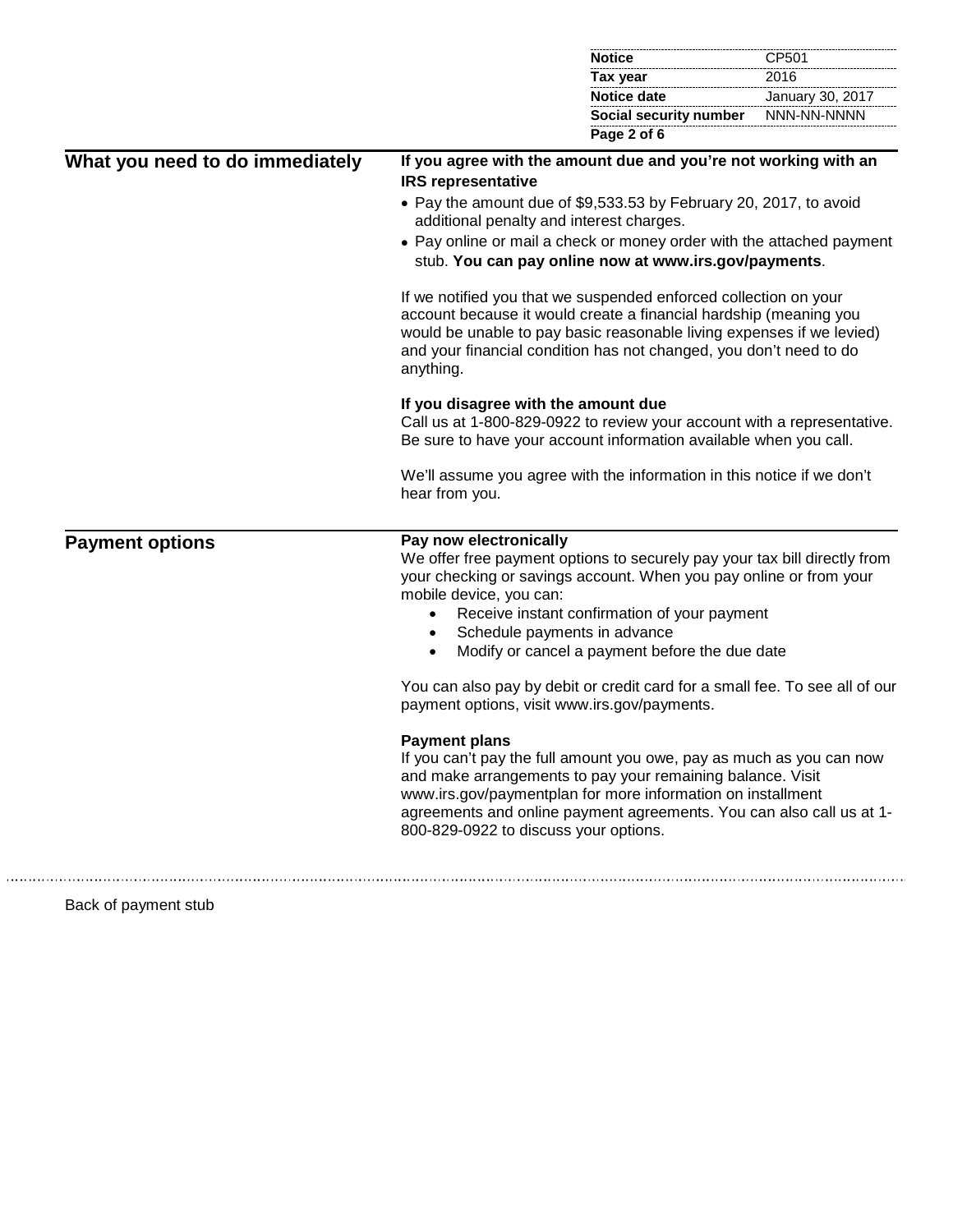|                             |                                                                                                                                                                                                                                                                                                                                                                                          | <b>Notice</b>                                                                                                            | CP501            |
|-----------------------------|------------------------------------------------------------------------------------------------------------------------------------------------------------------------------------------------------------------------------------------------------------------------------------------------------------------------------------------------------------------------------------------|--------------------------------------------------------------------------------------------------------------------------|------------------|
|                             |                                                                                                                                                                                                                                                                                                                                                                                          | Tax year<br><b>Notice date</b>                                                                                           | 2016             |
|                             |                                                                                                                                                                                                                                                                                                                                                                                          |                                                                                                                          | January 30, 2017 |
|                             |                                                                                                                                                                                                                                                                                                                                                                                          | Social security number                                                                                                   | NNN-NN-NNNN      |
|                             |                                                                                                                                                                                                                                                                                                                                                                                          | Page 3 of 6                                                                                                              |                  |
| Payment options - continued | <b>Offer in Compromise</b><br>An offer in compromise allows you to settle your tax debt for less than<br>the full amount you owe. If we accept your offer, you can pay with either<br>a lump sum cash payment plan or periodic payment plan. To see if you<br>qualify, use the Offer in Compromise Pre-Qualifier tool on our website.<br>For more information, visit www.irs.gov/offers. |                                                                                                                          |                  |
|                             | Account balance and payment history<br>For information on how to obtain your current account balance or<br>payment history, go to www.irs.gov/balancedue.                                                                                                                                                                                                                                |                                                                                                                          |                  |
|                             | If you already paid your balance in full within the past 21 days or made<br>payment arrangements, please disregard this notice.                                                                                                                                                                                                                                                          |                                                                                                                          |                  |
|                             | If you think we made a mistake, call 1-800-829-0922 to review your<br>account.                                                                                                                                                                                                                                                                                                           |                                                                                                                          |                  |
| If we don't hear from you   | Pay \$9,533.53 by February 20, 2017, to avoid additional penalty and<br>interest charges.                                                                                                                                                                                                                                                                                                |                                                                                                                          |                  |
|                             | We may file a Notice of Federal Tax Lien against you. A tax lien<br>generally attaches to all property you currently own and will attach to all<br>property you acquire in the future. The Notice of Federal Tax Lien is a<br>public record, and it can damage your credit or make it difficult for you<br>to get credit (such as a loan or credit card).                                |                                                                                                                          |                  |
| <b>Penalties</b>            | We are required by law to charge any applicable penalties.                                                                                                                                                                                                                                                                                                                               |                                                                                                                          |                  |
| Failure-to-pay              | Description                                                                                                                                                                                                                                                                                                                                                                              |                                                                                                                          | Amount           |
|                             | Total failure-to-pay                                                                                                                                                                                                                                                                                                                                                                     |                                                                                                                          | \$34.98          |
|                             | We assess a 1/2% monthly penalty for not paying the tax you owe by<br>the due date. We base the monthly penalty for paying late on the net<br>unpaid tax at the beginning of each penalty month following the<br>payment due date for that tax. This penalty applies even if you filed the<br>return on time.                                                                            |                                                                                                                          |                  |
|                             | We charge the penalty for each month or part of a month the payment is<br>late; however, the penalty can't be more than 25% in total.                                                                                                                                                                                                                                                    |                                                                                                                          |                  |
|                             | • The due date for payment of the tax shown on a return generally is<br>• The due date for paying increases in tax is within 21 days of the date<br>the notice is \$100,000 or more).                                                                                                                                                                                                    | the return due date, without regard to extensions.<br>of our notice demanding payment (10 business days if the amount in |                  |
|                             | If we issue a Notice of Intent to Levy and you don't pay the balance due<br>within 10 days of the date of the notice, the penalty for paying late<br>increases to 1% per month.                                                                                                                                                                                                          |                                                                                                                          |                  |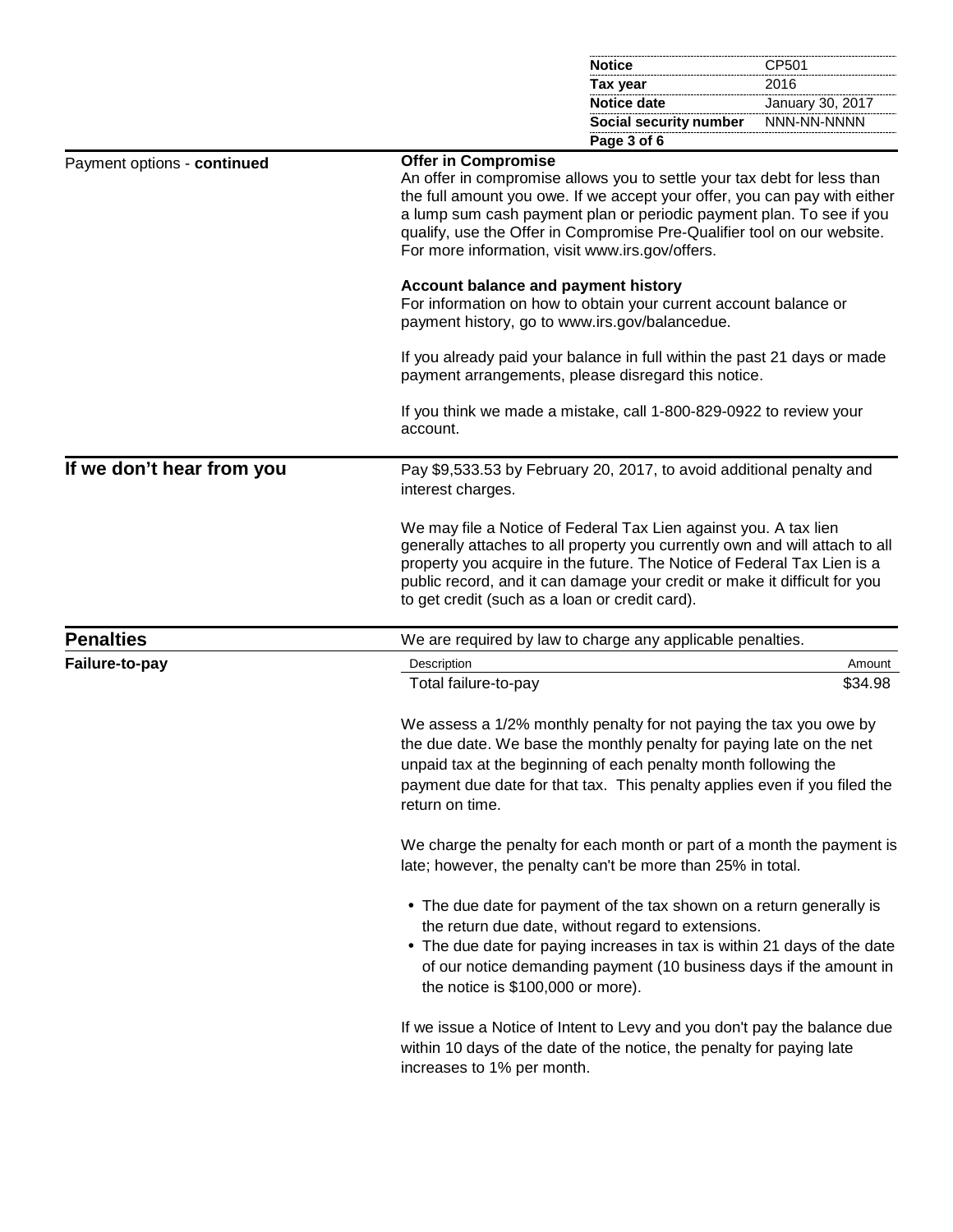|                                                                                |                                                                                                                                                                                                                                                                                                                                                                                                                                                                                                                                                                                                                                                                                                                                                                                                                                | <b>Notice</b>          | CP501            |  |
|--------------------------------------------------------------------------------|--------------------------------------------------------------------------------------------------------------------------------------------------------------------------------------------------------------------------------------------------------------------------------------------------------------------------------------------------------------------------------------------------------------------------------------------------------------------------------------------------------------------------------------------------------------------------------------------------------------------------------------------------------------------------------------------------------------------------------------------------------------------------------------------------------------------------------|------------------------|------------------|--|
|                                                                                |                                                                                                                                                                                                                                                                                                                                                                                                                                                                                                                                                                                                                                                                                                                                                                                                                                | <b>Tax year</b>        | 2016             |  |
|                                                                                |                                                                                                                                                                                                                                                                                                                                                                                                                                                                                                                                                                                                                                                                                                                                                                                                                                | Notice date            | January 30, 2017 |  |
|                                                                                |                                                                                                                                                                                                                                                                                                                                                                                                                                                                                                                                                                                                                                                                                                                                                                                                                                | Social security number | NNN-NN-NNNN      |  |
|                                                                                |                                                                                                                                                                                                                                                                                                                                                                                                                                                                                                                                                                                                                                                                                                                                                                                                                                | Page 4 of 6            |                  |  |
| Failure-to-pay - continued                                                     | For individuals who filed on time, the penalty decreases to 1/4% per<br>month while an approved installment agreement with the IRS is in effect<br>for payment of that tax.                                                                                                                                                                                                                                                                                                                                                                                                                                                                                                                                                                                                                                                    |                        |                  |  |
|                                                                                | For a detailed calculation of your penalty charges, call 1-800-829-0922.                                                                                                                                                                                                                                                                                                                                                                                                                                                                                                                                                                                                                                                                                                                                                       |                        |                  |  |
|                                                                                | (Internal Revenue Code Section 6651)                                                                                                                                                                                                                                                                                                                                                                                                                                                                                                                                                                                                                                                                                                                                                                                           |                        |                  |  |
| <b>Removal or reduction of penalties</b>                                       | We understand that circumstances—such as serious illness or injury, a<br>family member's death, or loss of financial records due to natural<br>disaster-may make it difficult for you to meet your taxpayer<br>responsibility in a timely manner.<br>If you would like us to consider removing or reducing any of your<br>penalty charges, please do the following:<br>• Identify which penalty charges you would like us to remove or reduce<br>(e.g., 2005 late filing penalty).<br>• For each penalty charge, explain why you believe removal or<br>reduction is appropriate.<br>• Sign your statement, and mail it to us along with any supporting<br>documents.<br>We will review your statement and let you know whether we accept your<br>explanation as reasonable cause to reduce or remove the penalty<br>charge(s). |                        |                  |  |
| Removal of penalties due to<br>erroneous written advice from the<br><b>IRS</b> | If you were penalized based on written advice from the IRS, we will<br>remove the penalty if you meet the following criteria:<br>• If you sent a written request to the IRS for written advice on a specific<br>issue<br>• You gave us complete and accurate information<br>You received written advice from us<br>• You reasonably relied on our written advice and were penalized<br>based on that advice<br>To request removal of penalties based on erroneous written advice from<br>us, submit a completed Claim for Refund and Request for Abatement<br>(Form 843) to the IRS service center where you filed your tax return.<br>For a copy of the form or to find your IRS service center, go to<br>www.irs.gov or call 1-800-829-0922.                                                                                 |                        |                  |  |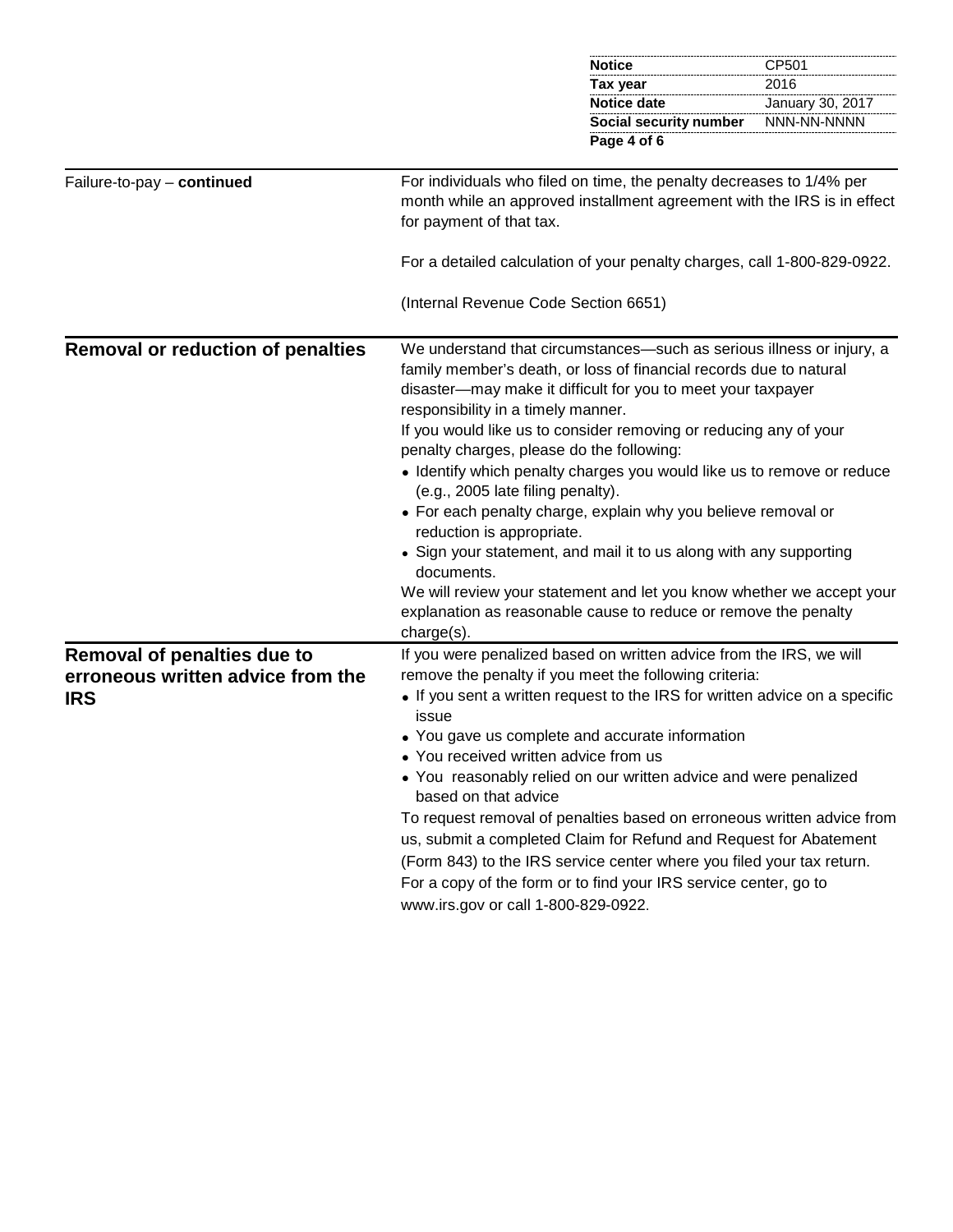| <b>Notice</b>          | CP501            |
|------------------------|------------------|
| Tax year               | 2016             |
| Notice date            | January 30, 2017 |
| Social security number | NNN-NN-NNNN      |
| Page 5 of 6            |                  |

| <b>Interest charges</b>       | We are required by law to charge interest when you do not pay your<br>liability on time. Generally, we calculate interest from the due date of<br>your return (regardless of extensions) until you pay the amount you owe<br>in full, including accrued interest and any penalty charges. Interest on<br>some penalties accrues from the date we notify you of the penalty until<br>it is paid in full. Interest on other penalties, such as failure to file a tax<br>return, starts from the due date or extended due date of the return.<br>Interest rates are variable and may change quarterly. (Internal Revenue<br>Code Section 6601)                                                                                                                         |               |  |
|-------------------------------|---------------------------------------------------------------------------------------------------------------------------------------------------------------------------------------------------------------------------------------------------------------------------------------------------------------------------------------------------------------------------------------------------------------------------------------------------------------------------------------------------------------------------------------------------------------------------------------------------------------------------------------------------------------------------------------------------------------------------------------------------------------------|---------------|--|
|                               | Description                                                                                                                                                                                                                                                                                                                                                                                                                                                                                                                                                                                                                                                                                                                                                         | Amount        |  |
|                               | <b>Total interest</b>                                                                                                                                                                                                                                                                                                                                                                                                                                                                                                                                                                                                                                                                                                                                               | \$54.48       |  |
|                               | The table below shows the rates used to calculate the interest on your<br>unpaid amount due. For a detailed calculation of your interest, call 1-<br>800-829-0922.                                                                                                                                                                                                                                                                                                                                                                                                                                                                                                                                                                                                  |               |  |
|                               | Period                                                                                                                                                                                                                                                                                                                                                                                                                                                                                                                                                                                                                                                                                                                                                              | Interest rate |  |
|                               | October 1, 2016 - December 31, 2016                                                                                                                                                                                                                                                                                                                                                                                                                                                                                                                                                                                                                                                                                                                                 | 3%            |  |
|                               | Beginning January 1, 2017                                                                                                                                                                                                                                                                                                                                                                                                                                                                                                                                                                                                                                                                                                                                           | 3%            |  |
| <b>Additional information</b> | · Visit www.irs.gov/cp501.<br>• You may find the following publications helpful:<br>- Publication 1, Your Rights as a Taxpayer<br>- Publication 594, The Collection Process<br>• For tax forms, instructions, and publications, visit www.irs.gov or call<br>1-800-TAX-FORM (1-800-829-3676).<br>• Paying online is convenient, secure, and ensures timely receipt of<br>your payment. To pay your taxes online or for more information, go to<br>www.irs.gov/payments.<br>• You can contact us by mail at the following address. Be sure to<br>include your social security number and the tax year and form number<br>you are writing about.<br><b>Internal Revenue Service</b><br>P.O. Box 249<br>Memphis, TN 38101-0249<br>• Keep this notice for your records. |               |  |